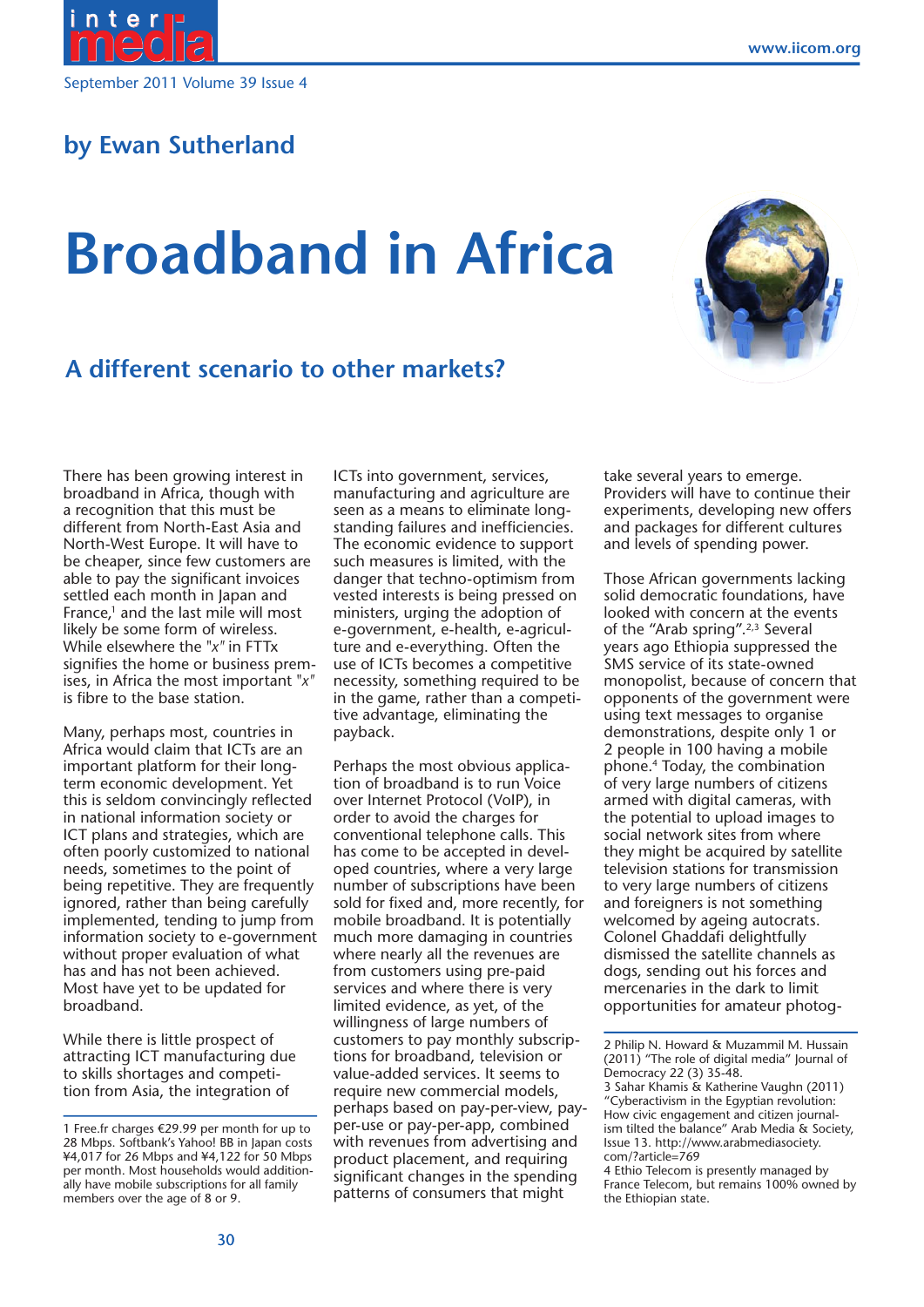

raphy. It is doubtful now that following the Egyptian example of shutting off Internet access is likely to be effective, not least as people are watching for this. Hosni Mubarak has been convicted and fined USD33 million for the damage done to the Egyptian economy by his network closures.<sup>5</sup> It seems *glasnost* may have arrived in Africa, albeit two decades late.

## **The need for content**

Providing access to broadband is only the very beginning of the story, there is a need for content that is relevant and in the myriad of local languages, as well as the four principal colonial languages: Arabic, English, French and Portuguese. People only take up the Internet when they believe they can afford it and perceive a range of interesting uses in languages with which they are comfortable. These are serious obstacles, given that so many people have never heard of the Internet, let alone used it. There are real challenges to be overcome in illiteracy and digital illiteracy, in addition to the lack of electricity and networks.

Relevant and engaging content will only be possible if there is a significant improvement in the skills and opportunities for training for those who are to create the audio, video, games and mobile apps. These are areas in which African countries have been weak, with few exceptions, notably the Nigerian movie industry. There is a pressing need for courses at all levels in technology, creative skills and business management, with training the trainers the obvious starting point.

Once trained, people need to be able to move into existing content providers or, more realistically, to create their own businesses. That means they must have access to software and servers, venture capital and finance, coupled with mentoring and continuing professional development. Some of those services may be found in the cloud, though that presupposes resilient broadband connections, unconstrained by download caps, latency and *iitter*.

It also raises concerns at the missed opportunities for local providers of infrastructure services. To date, much of the attention has been on technical incubators and often in South Africa.<sup>6, 7</sup> There are opportunities for technical and creative incubators across the continent to allow people to address the challenges of making engaging content.

Many of the established providers of content are traditional linear analogue broadcasters, with some little more than propaganda outlets. The extent to which such institutions can adapt to a world of digital content available from a myriad of sources is open to doubt, with the risk that they will not survive digitalisation. Yet, this may help to open the way for new content delivered through new channels.

Aside from a few satellite channels there is an absence of distribution systems for innovative content. Music and movies are generally copied and sold very cheaply as CDs and DVDs, with little if any money flowing back to finance new content and new businesses. The track record of the mobile network operators (which are an increasingly important, and, even, the primary channel to market) is not auspicious. Their oligopolistic dominance and their need for cash suggests that terms for carriage could be onerous. For all their talk of a mobile ecosystem, they see themselves at the top of the food chain - the new African "big five" are to be mobile operators.8

The lack of regulatory certainty for content is a significant inhibitor. Many countries do not have explicit rules about the limits of political debate, for example, how much criticism is permitted of the government. Nor are there clear rules on decency, for example, how much flesh is permitted to be exposed, nor the extent to which homosexuality can be portrayed. In the past, the small number of players knew implicitly the rules or could obtain clarification from officials. Now that there are many more providers, often across borders, it is essential to set out both the rules and the formal procedures for their infringement, including rapid legal challenges. Uncertainty or ignorance of the rules may be satisfactory for lone, amateur and anonymous bloggers. It is wholly unacceptable for those building businesses who need loans to buy assets and for whom the business case rests on the certainty of remaining within the law. One of the biggest challenges is the need to conduct a public debate to agree on such rules, often when there has never been such a policy debate.

The linguistic diversity of Africa is both an opportunity and a challenge, since most languages provide vast scope for new content. Not only will there be a domestic market, there is a potentially wealthier audience of economic migrants and asylum seekers scattered around the planet.

<sup>5</sup> Molly Hennessy-Fiske & Amro Hassan "Mubarak, other former Egypt officials fined \$91 million for blocking cellphones, Internet" Los Angeles Times, 29th May 2011. http://www.latimes.com/news/nationworld/world/la-fg-egypt-mubarakfines-20110529,0,1157831.story

<sup>6</sup> See, for example, the Google incubator project in South Africa at http://www.google. co.za/intl/en/umbono/index.html 7 Innovative Partners Inc. (2009) A model for sustainable and replicable ICT incubators in Sub-Saharan Africa. Washington DC: InfoDev.

<sup>8</sup> Rahul C Basole (2009) "Visualization of inter-firm relations in a converging mobile ecosystem" Journal of Information Technology (2009) 24 (2) 144-59. http://dx.doi. org/10.1057/jit.2008.34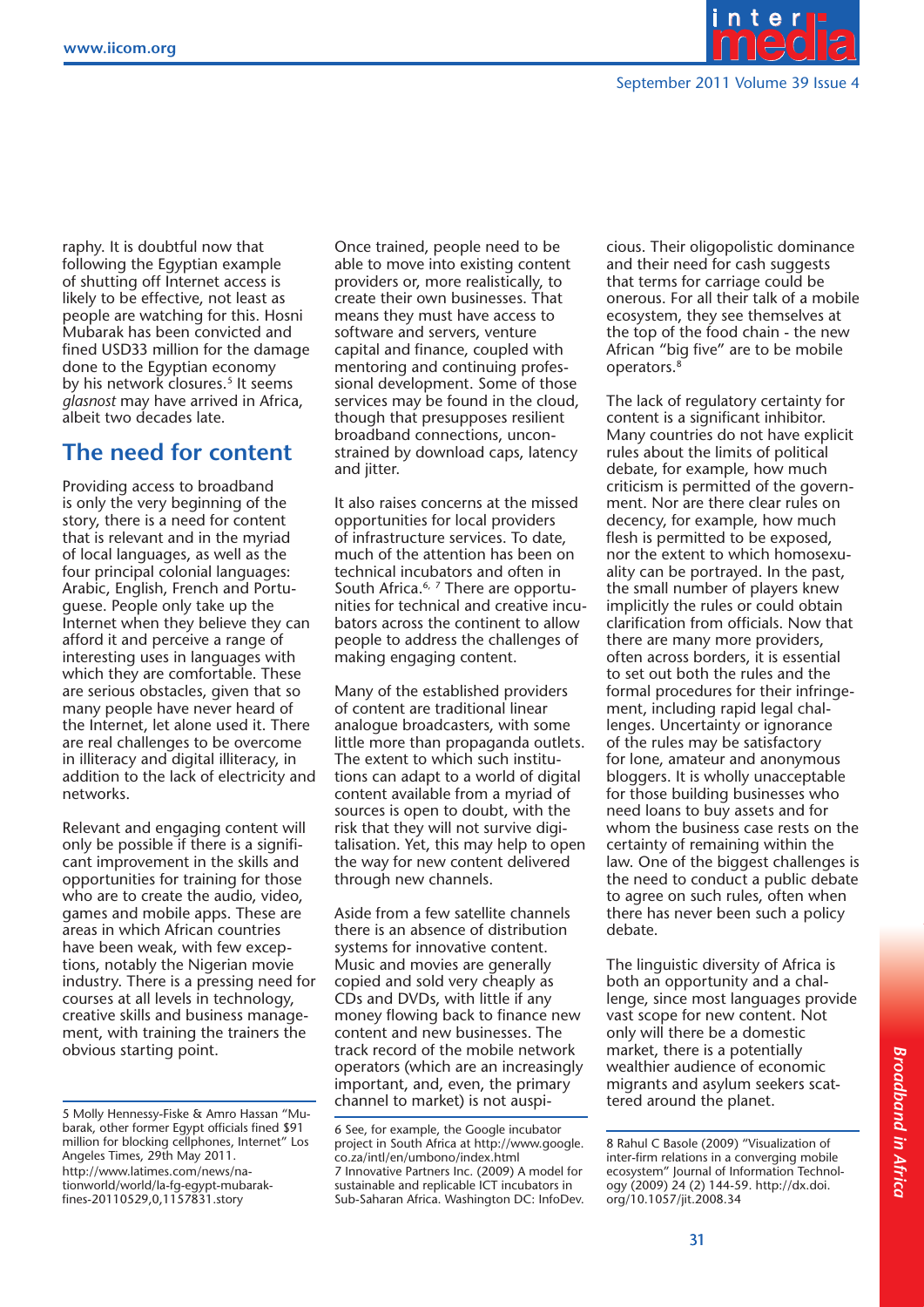

#### September 2011 Volume 39 Issue 4



## **Undersea cables**

For years there were complaints in West Africa that there was only one cable, monopolised by state operators which charged very high rates for limited service, while in East Africa there were no cables at all, forcing the use of satellite connections. Suddenly, that position has been overthrown with a profusion of new cables already in operation and yet more to be laid (see Figure

1). The most recent proposal is the South Atlantic Express (SAex), funded by the Bank of China, to connect South Africa to Brazil, aiming to take traffic presently carried to and from the USA on more northerly routes.<sup>9</sup>

African Undersea Cables (2013) http://manypossibilities.net/african-under<br>Version 29 - May 2011

#### *Figure 1 Undersea cables serving Africa (Source: Steve Song10)*

Indeed so great is the increase in capacity that it must be possible that one or more of the operators will go bankrupt, which happened some years ago with the collapse of Teleglobe and Tyco, both acquired at very low prices by Tata Commu-

<sup>9</sup> Pamela Weaver "Bank of China to fund Africa-America submarine cable system" Telecoms.com, 15 April 2011. http://www.telecoms.com/26631/bank-ofchina-to-fund-africa-america-submarinecable-system/

<sup>10</sup> http://manypossibilities.net/african-undersea-cables/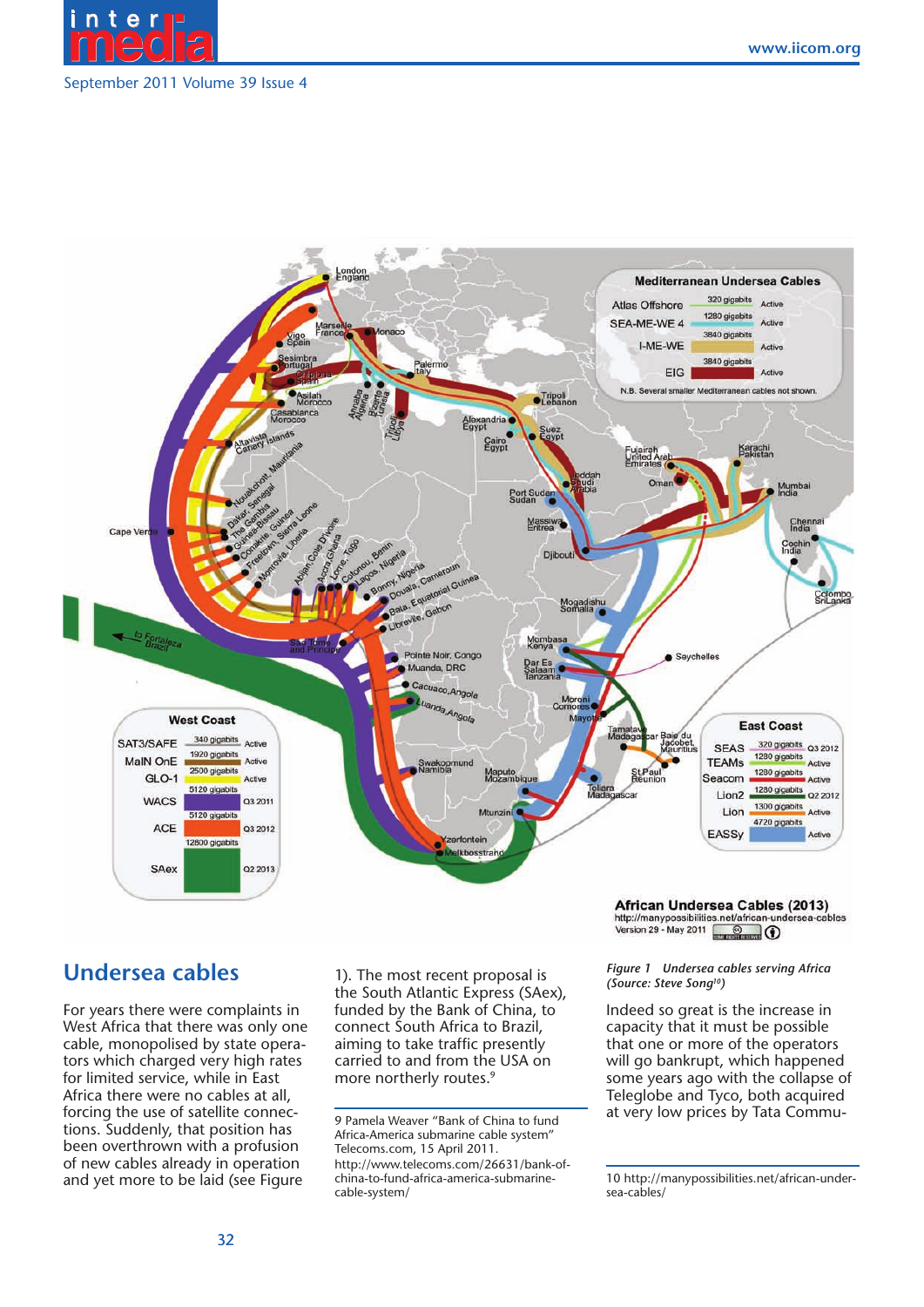

nications.11 Where it concerns only private operators there should be no problems, but where governments are involved they may try to avoid bankruptcy by distorting tariffs or by forcing traffic onto their cables.

There have been complaints that despite the arrival of so much capacity it has not reduced the cost of Internet access and thus boosted adoption. While this requires more research on the ground, there are plausible explanations. In particular, there seems to be insufficient competition in national markets for Internet service providers to be required to pass on the cost reductions, this is despite competition with mobile operators. Equally, the importance of international connectivity may have been overstated, so that even the significant price reductions do not translate into cheaper retail broadband. Some longer contracts for international capacity may not yet have expired and prices might still fall. Finally, a very real problem is that all providers are committed to expenditure on network upgrades and expansions, making it difficult for them to cut prices when they face heavy investment costs.

Some of the efficiencies found in more developed Internet markets arise from well-established Internet more developed Internet markets<br>arise from well-established Internet<br>exchange points (IXPs) and the presence of Content Delivery Networks (CDNs), notably Akamai and Limelight, bringing dynamic content to within a few milliseconds of customlight, bringing dynamic content to<br>within a few milliseconds of custom-<br>ers.<sup>12</sup> As markets expand then IXPs can be expected to grow and CDNs establish local presences, improving connectivity and access to content, while also reducing costs.

A recent study found that it was feasible to deploy a regional backbone network to connect existing National Research and Education Networks (NRENs) in Africa to each other and to their peers on other continents.13 These networks are essential to boost research and innovation, establishing cooperative projects with partners on other continents. Infrastructure, including optical fibre, had already been deployed or would soon be available. While telecommunications policies and regulations were mostly permissive, though implementation was often painfully slow, the authorities had little awareness of the needs of dedicated higher education networks. Competition was limited so that prices were often still too high to be affordable. However, the primary bottleneck was that only one third of 53 African states had academic communities ready or reasonably ready to make use of NRENs. Consequently, much of the work to be done is in the universities, in installing hardware and especially training people in the use of NRENs. The EC is supporting this work through the Africa Connect project,<sup>14</sup> with Ubuntu Net.<sup>15</sup>

Terrestrial fibre networks are filling in the map, crossing the continent to link the landing stations, for example, as part of the process of building electricity grids.<sup>16</sup> Though it will take many years to achieve the density and coverage of network that is necessary. The role of the satellite operators in providing backhaul is changing, able to address more remote locations as fibre reaches major cities.

http://www.feast-project.org/documents/ FEAST-Final-Report-2010-03-22.pdf 14 http://www.africaconnect.eu/ 15 http://www.ubuntunet.net/ 16 IDRC (2009) Overview of the fibre opportunities available in the UbuntuNet region. Ottawa: International Development Research Centre. http://web.idrc.ca/uploads/user-S/12754213711Overview\_Opportunities.pdf

## **Local access networks**

Telecommunications in Africa, with a few exceptions, is provided by markets with infrastructure-based competition, with mobile operators competing against each other with their own networks. The predominant technology is GSM, with some migration to UMTS for 3G in South Africa and in some tourist destinations, with plans and commitments for LTE for 4G. By comparison little use has been made of service-based competition, with very few customers being served by Mobile Virtual Network Operators (MVNOs), while the only substantial user of unbundled local loops is Inwi in Morocco. In South Africa, unbundling has been repeatedly delayed, despite legal provisions being in place for some years.17 The general view has been that there are too few loops, often not in the right locations, that their quality is uncertain and, given the limited regulatory capacity to oversee the complex processes, that leasing loops is an unattractive route to the market.

For some years WiMAX was pushed as an alternative to copper local loops, though for a variety of reasons this has not been a success. The equipment for customers was, quite predictably, late and has proved expensive. There has been competition from 3G in the lucrative business user market, perhaps with mobile operators seeking to exclude potential competitors.

One of the most important forms of Internet access is through a range of Internet cafés, teleshops, sometimes delivered as converted fortyfoot containers or buses, providing computers with access to the Internet for limited periods either free of charge or at low cost. The challenge in many cases has been to develop sufficient revenues to make these ventures sustainable, given

17 See section 43(8) of the Electronic Communications Act, No. 36 of 2005.

<sup>11 &</sup>quot;VSNL acquires Teleglobe for \$239m" Economic Times, 26 July 2005. http://economictimes.indiatimes.com/ vsnl-acquires-teleglobe-for-239m/articleshow/1182430.cms

<sup>12</sup> See the quarterly "State of the Internet" from Akamai at http://www.akamai.com/ stateoftheInternet/

<sup>13</sup> Bjorn Pehrson (2010) Feasibility Study on the AfricaConnect Initiative. Brussels: European Commission.